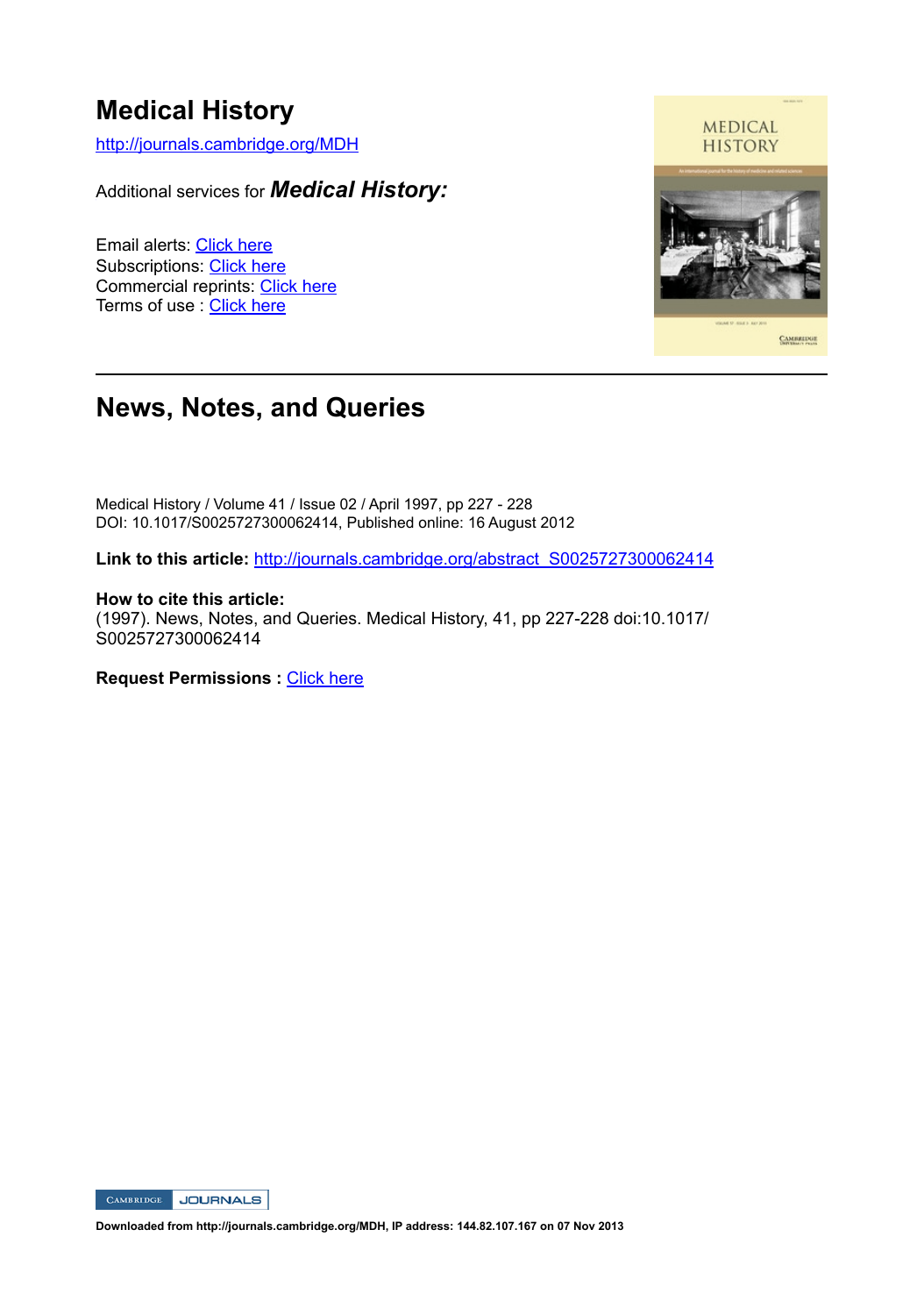## News, Notes, and Queries

Eric Freeman's retirement

The retirement of Eric Freeman on 7 March, 1997, brings to an end an era in the life of the Weilcome Institute and Library. After a degree in English at King's College London and national service (in the War Office), he came in 1961, straight from Library School at University College, as an Assistant Librarian, primarily to succeed Richard Durling as early printed books cataloguer. Dr Underwood was still Director, and Dr Poynter Librarian: the Reading Room was dominated by massive wooden stacks filling the main floor; and staff trod noisily on dark lino. There was no space for the new boy in the offices on either side of the staircase, so Eric was assigned to work at a table in the Gallery. Readers were few, and junior librarians might be assigned to assist in the composition of a historical lecture by a notable medical man. Thirty-six years later, the Library, carpeted, computerized, and occasionally crowded, stands at the very centre of the world of medical history.

All these developments have been observed, if not also directed, by Eric Freeman, first when Sub-Librarian under Eric Gaskell from 1964-1973, and then since 1973 as Librarian. In his time, the Library has more than doubled in size. Its holdings have been increased by the addition of the older books from the Medical Society of London and still more by the expansion of the Modem Medicine Collection. There have been new departments, notably the Contemporary Medical Archives Centre, new reading rooms, and even new employers, for until 1981 it was the Wellcome Foundation, not the Trust, who paid the Institute staff. Computerization has changed the face of library cataloguing, and the Wellcome was among the first British academic libraries to transfer all its book records from cards to computer file, a procedure which required a massive human input as well as immense patience with unreliable nodes in Thomton Heath. Any one of these changes would have daunted many a Librarian, but on top of all this Eric has presided over two moves by the main library, first in

1990 out of the Wellcome Building and then back again in 1992, and several others of material to and from the Enfield store. In the 1970s, there also took place the massive transfer of the Museum items to the Science Museum, as well as the reorganization of the basement stacks when structural work was found to be necessary. That so much has been achieved with remarkably little disruption to Library users is a feat in itself, although Eric would be the first to acknowledge the assistance of his long-term deputy Robin Price and other members of his staff, and, more generally, of his secretary Anne Van der Spelt.

A dedicated book-man-his Friday forays to the second-hand section of Dillons with Arthur Greenbaum as his minder were, like Kant's walks, both regular and productive-, he became equally valued by the Weilcome Trust for his administrative expertise. Edwin Clarke as Director delegated far more to the Librarian than Poynter had done, and it was no surprise when in 1980 Eric served for nine months as acting Head of the Institute after Edwin's retirement. Under Rupert Hall, Sir William Paton, and Peter Williams, he formed an administrative troika with Bill Bynum and Gordon Wilson (later Steve Emberton), being offically Deputy Director. After 1988, though still remaining Librarian, he became the Director of the Trust's programme in the History of Medicine. In this role he was both the Trustees' main adviser on the subject, and, equally important, a member of the Trust's Board of Management, the body responsible for the whole day-to-day running of the Trust, its buildings and its staff. How much is owed to his advocacy he is too modest to tell, but undoubtedly the respect in which he has been regarded by successive Trustees and Govemors has promoted the advancement of the discipline both within and without the walls of the Wellcome Building.

Other organizations too have gained from his advice. He has served on the Library Committee